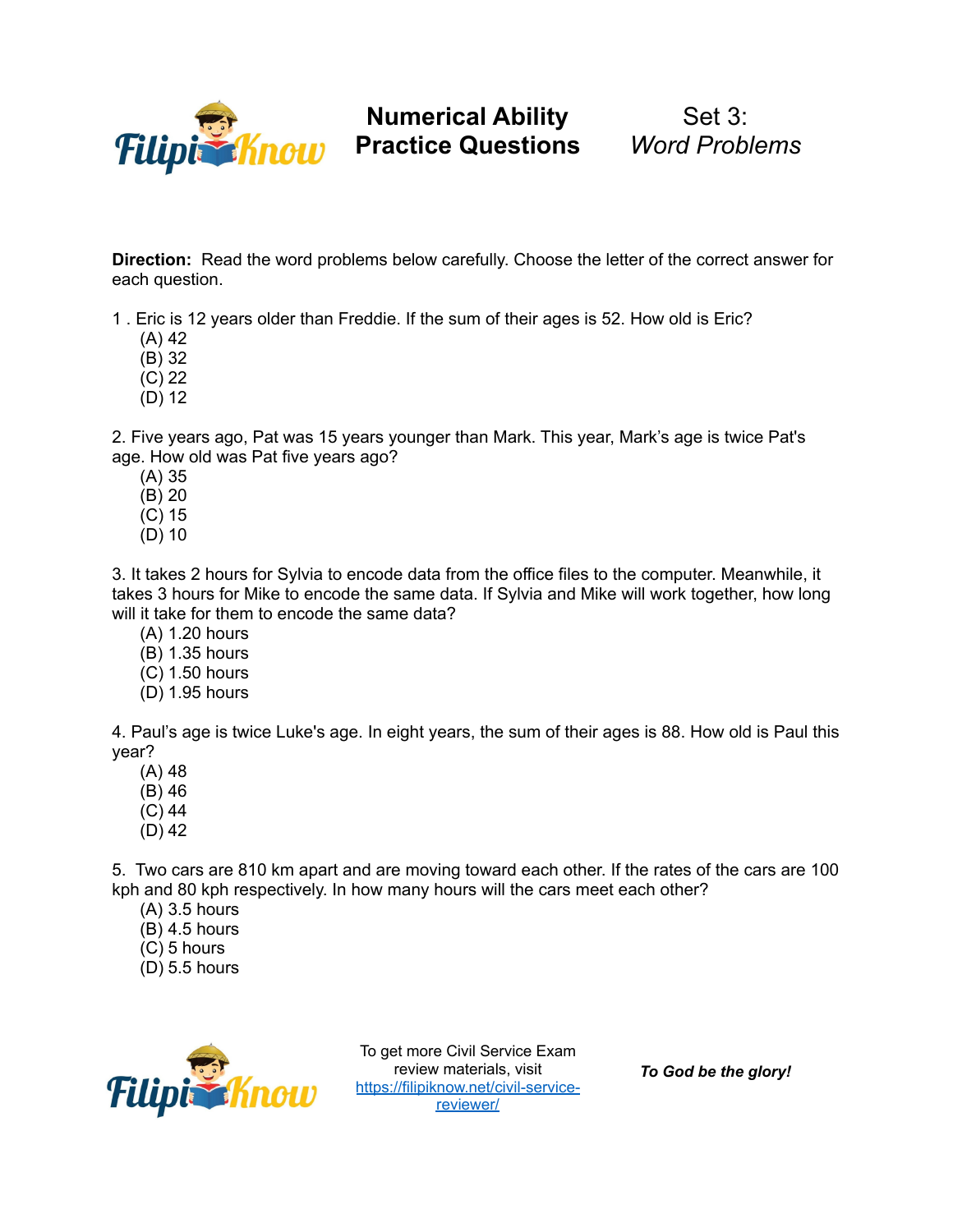

## Set 3: *Word Problems*

6. Bea and Ana are fond of collecting stamps. The number of stamps collected by Ana is thrice the number of stamps that Bea collected. The total number of stamps collected by Bea and Ana is 360. Ana has \_\_\_\_\_\_\_\_ stamps.

- (A) 90
- (B) 180
- (C) 270
- (D) 290

7. Claude gave 23 of his books to his friends: Fred, Franz, and Johann. Fred received 3 more books than Johann while Franz received 5 more books than Fred. How many books did Franz receive?

- $(A)$  4
- (B) 12
- (C) 14
- (D) 18

8. Seven years ago, Patty's age was twice Cindy's age. Five years from the current year, the sum of their ages is 66. How old are Patty and Cindy in the present?

- (A) Patty is 21 years old while Cindy is 35 years old
- (B) Patty is 14 years old while Cindy is 19 years old
- (C) Patty is 21 years old while Cindy is 28 years old
- (D) Patty is 14 0years old while Cindy is 35 years old

9. A car left City A at 8:30 AM and reached City B at 10:45 AM. Throughout the trip, the car has a constant rate of 60 kph. Determine how far is City A from City B?

- (A) 135 km
- (B) 155 km
- (C) 160 km
- (D) 175 km

10. Alex drives from City A and heads for City B at a rate of 60 kph. After 2 hours, James drives from City A and heads for City B at a rate of 80 kph. How long will it take for James to overtake Alex?

- (A) 4 hours
- (B) 6 hours
- (C) 7.5 hours
- (D) 8 hours



To get more Civil Service Exam review materials, visit [https://filipiknow.net/civil-service](https://filipiknow.net/civil-service-reviewer/)[reviewer/](https://filipiknow.net/civil-service-reviewer/)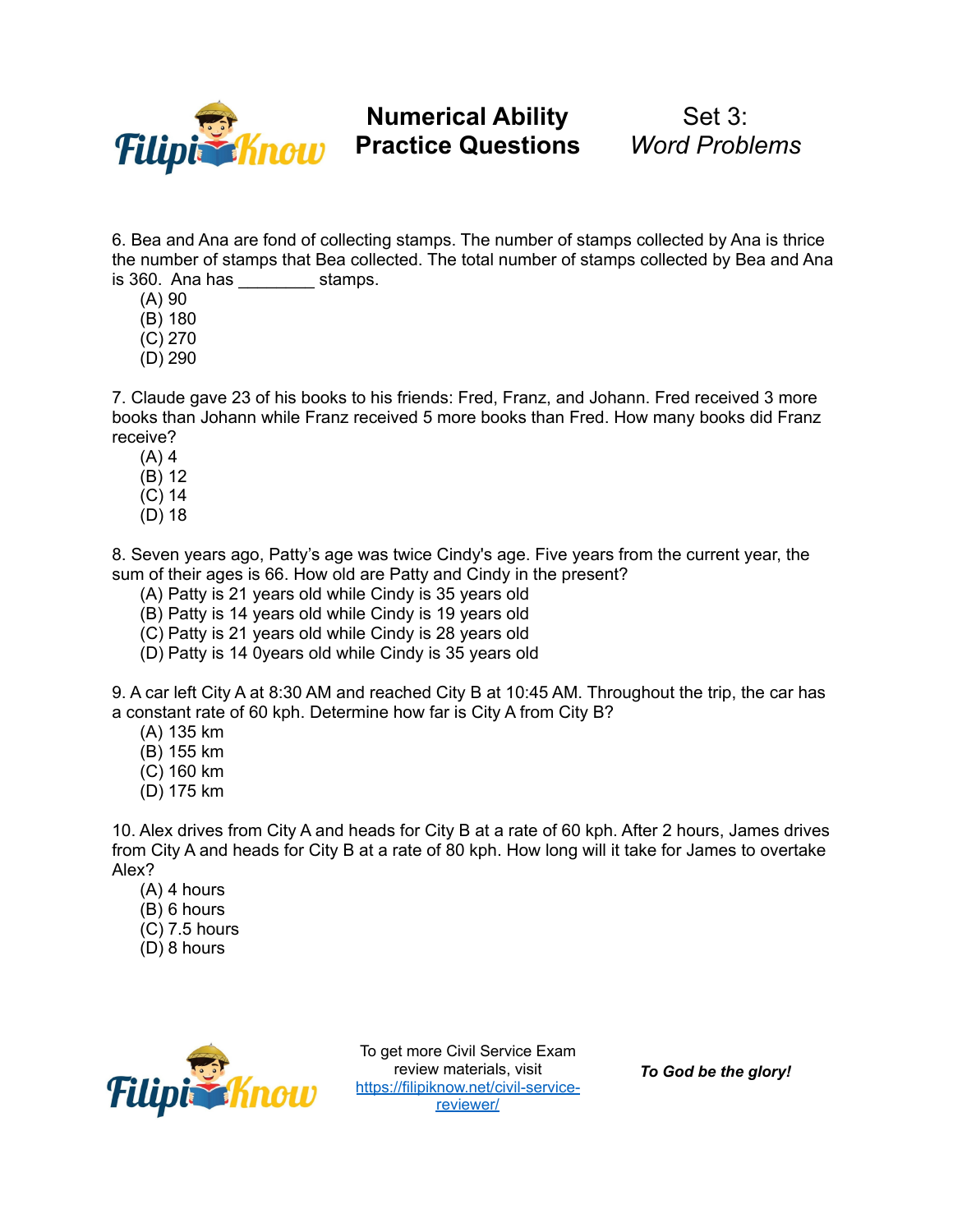

Set 3: *Word Problems*

11. Jessie can finish decorating the room in 4 hours If Catherine helps Jessie, they can finish decorating the same room in  $\frac{4}{2}$ hours only. How many hours does it take Ana to decorate the 3 room alone?

- (A) 1 hour
- (B) 1.5 hour
- (C) 2 hours
- (D) 2.5 hours

12. Celine can finish a certain task three hours faster than Rachel. If Celine and Rachel work together, they can finish the same task in 2 hours. How long does it take for them to finish the task alone?

- (A) Celine can finish the task alone in 5 hours, Rachel can finish the task alone in 8 hours
- (B) Celine can finish the task alone in 4 hours, Rachel can finish the task alone in 7 hours
- (C) Celine can finish the task alone in 2 hours, Rachel can finish the task alone in 5 hours
- (D) Celine can finish the task alone in 3 hours, Rachel can finish the task alone in 6 hours

13. A large plate of *pancit* costs Php 14.00 more than the cost of two orders of small plate of *pancit*. Suppose you order a large plate and a small plate of *pancit* and pay a total of Php 104.00. How much is a large plate of *pancit*?

- (A) 44
- (B) 54
- (C) 64
- (D) 74

14. It takes 45 minutes for pipe A alone to fill a water tank. Meanwhile, it takes 50 minutes for pipe B alone to fill the same water tank. If the pipes are opened at the same time, how long before the water tank is filled?

- (A)  $\frac{2}{5}$ hours 5
- (B)  $\frac{21}{25}$  hours 25
- (C)  $\frac{15}{29}$  hours
- 38 (D)  $\frac{15}{22}$  hours 22

15. Cess sold thrice as much *suman* in the morning than in the afternoon. Cess sold 45 *suman* in the afternoon. If each *suman* costs Php 15.00. How much did Cess earn that day?

- (A) Php 2700.00
- (B) Php 2200.00



To get more Civil Service Exam review materials, visit [https://filipiknow.net/civil-service](https://filipiknow.net/civil-service-reviewer/)[reviewer/](https://filipiknow.net/civil-service-reviewer/)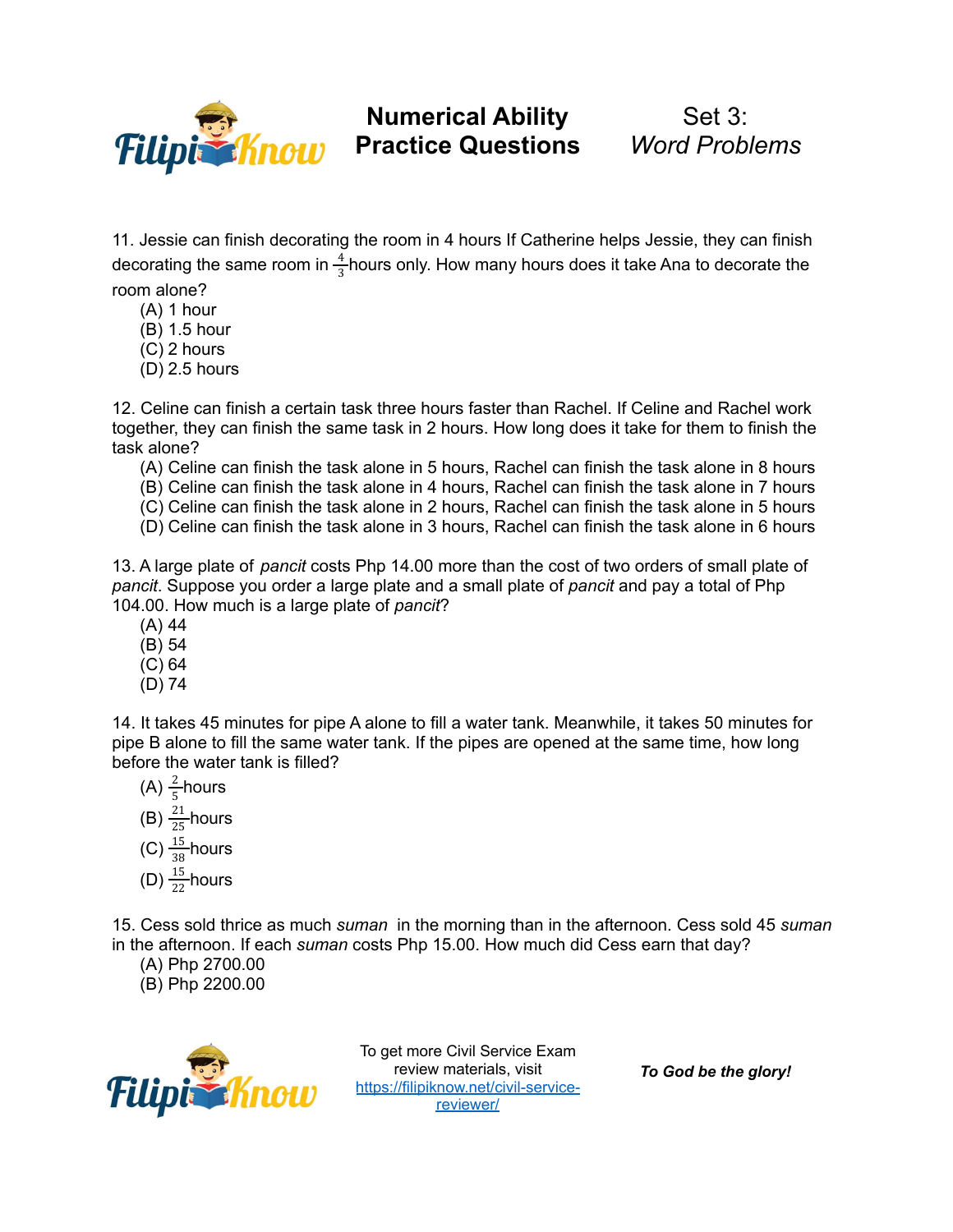

Set 3: *Word Problems*

(C) Php 1800.00

(D) Php 980.00

16. In the present, the sum of ages of a child and his father is 40. In eight years, the child will be 24 years younger than his father. What is the current age of the child?

(A) 4

(B) 8

- (C) 12
- (D) 16

17. Bianca's age is 11 more than twice Sheila's age. Seven years ago, the sum of their ages was 30. How old is Bianca in the current year?

- (A) 27
- (B) 29
- (C) 33
- (D) 35

18. Bus fare is based on the passenger's destination. Php 35.00 is the bus fare for a passenger whose destination is City P. Meanwhile, Php 62.00 is the bus fare for a passenger whose destination is City Q. Suppose that for a trip, the total revenue from bus fare was Php 2290.00. If there are 20 passengers whose destination is City Q. How many passengers are there whose destination is City P?

- (A) 30
- (B) 35
- (C) 40
- (D) 55

19. Fourteen years ago, Mica was 9 years older than Beatris. If currently, the sum of their ages is 75. Determine how old Beatris was 14 years ago.

- (A) 27
- (B) 18
- (C) 36
- (D) 19

20. Two cars moved from a common starting point but in opposite directions. One car travels 5 kph faster than the other car. After 3 hours, the cars are 435 km apart. What are the rates of the slower and the faster car?

(A) 60 kph and 65 kph respectively

(B) 65 kph and 70 kph respectively



To get more Civil Service Exam review materials, visit review materials, visit<br>[https://filipiknow.net/civil-service](https://filipiknow.net/civil-service-reviewer/)[reviewer/](https://filipiknow.net/civil-service-reviewer/)